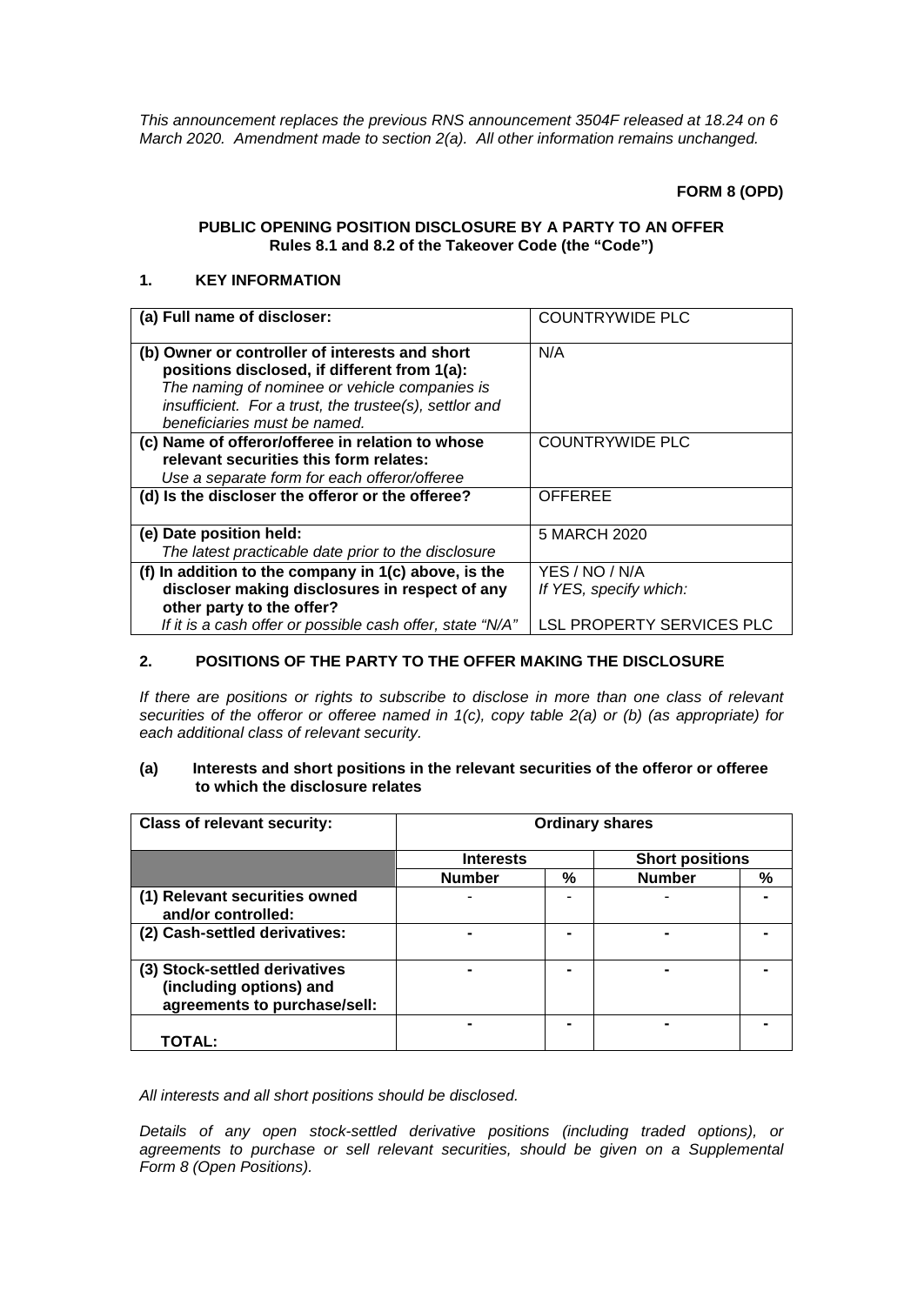*Details of any securities borrowing and lending positions or financial collateral arrangements should be disclosed on a Supplemental Form 8 (SBL).*

#### **(b) Rights to subscribe for new securities**

| Class of relevant security in relation to<br>which subscription right exists:  |  |
|--------------------------------------------------------------------------------|--|
| Details, including nature of the rights<br>concerned and relevant percentages: |  |

#### **3. POSITIONS OF PERSONS ACTING IN CONCERT WITH THE PARTY TO THE OFFER MAKING THE DISCLOSURE**

**Details of any interests, short positions and rights to subscribe (including directors' and other employee options) of any person acting in concert with the party to the offer making the disclosure:**

**a) Interests held by the directors of Countrywide plc and their close relatives and related trusts**

| <b>Name</b>           | Number of ordinary shares | Percentage of total issued<br>share capital (excluding share<br>options and shares held in<br>treasury) (%) |
|-----------------------|---------------------------|-------------------------------------------------------------------------------------------------------------|
| <b>Paul Creffield</b> | 50,386                    | 0.1538%                                                                                                     |
| Himanshu Raja         | 27,768                    | 0.0848%                                                                                                     |
| Peter Long            | 68,740                    | 0.2098%                                                                                                     |
| David Watson          | 2,998                     | 0.0092%                                                                                                     |
| <b>Rupert Gavin</b>   | 418                       | 0.0013%                                                                                                     |
| <b>Natalie Ceeney</b> | 2,491                     | 0.0076%                                                                                                     |

#### **b) Interests held as options or awards under the share plans of Countrywide plc by the directors of Countrywide plc**

| <b>Name</b>       | <b>Share</b><br>plan                                  | Number of<br>ordinary<br>shares<br>held<br>beneficially<br>(1) | Number of<br>ordinary<br>shares<br>under<br>option<br>vested | Number of<br>ordinary<br>shares under<br>option not<br>vested | <b>Vesting date</b><br>(if applicable) | <b>Exercise</b><br>price per<br>share $(f)$ |
|-------------------|-------------------------------------------------------|----------------------------------------------------------------|--------------------------------------------------------------|---------------------------------------------------------------|----------------------------------------|---------------------------------------------|
| Paul              | Long                                                  |                                                                |                                                              | 3,900                                                         | 2 May 2020                             | Nil                                         |
| Creffield         | Term                                                  |                                                                |                                                              | 25,024                                                        | 26 March 2021                          | Nil                                         |
|                   | Incentive<br><b>Plan</b><br>("LTIP")                  |                                                                |                                                              | 54,945                                                        | 27 March 2022                          | Nil                                         |
| Paul<br>Creffield | Share<br>Incentive<br><b>Plan</b><br>"SIP")           | 34                                                             |                                                              |                                                               |                                        |                                             |
| Paul<br>Creffield | Deferred<br>Share<br><b>Bonus</b><br>Plan<br>("DSBP") |                                                                | 784                                                          |                                                               | $\blacksquare$                         | Nil                                         |
| Himanshu          | <b>LTIP</b>                                           |                                                                | $\overline{\phantom{a}}$                                     | 12,182                                                        | 14 June 2020                           | Nil                                         |
| Raja              |                                                       |                                                                | $\overline{\phantom{a}}$                                     | 32,571                                                        | 26 March 2021                          | Nil                                         |
|                   |                                                       |                                                                |                                                              | 35,043                                                        | 27 March 2028                          | Nil                                         |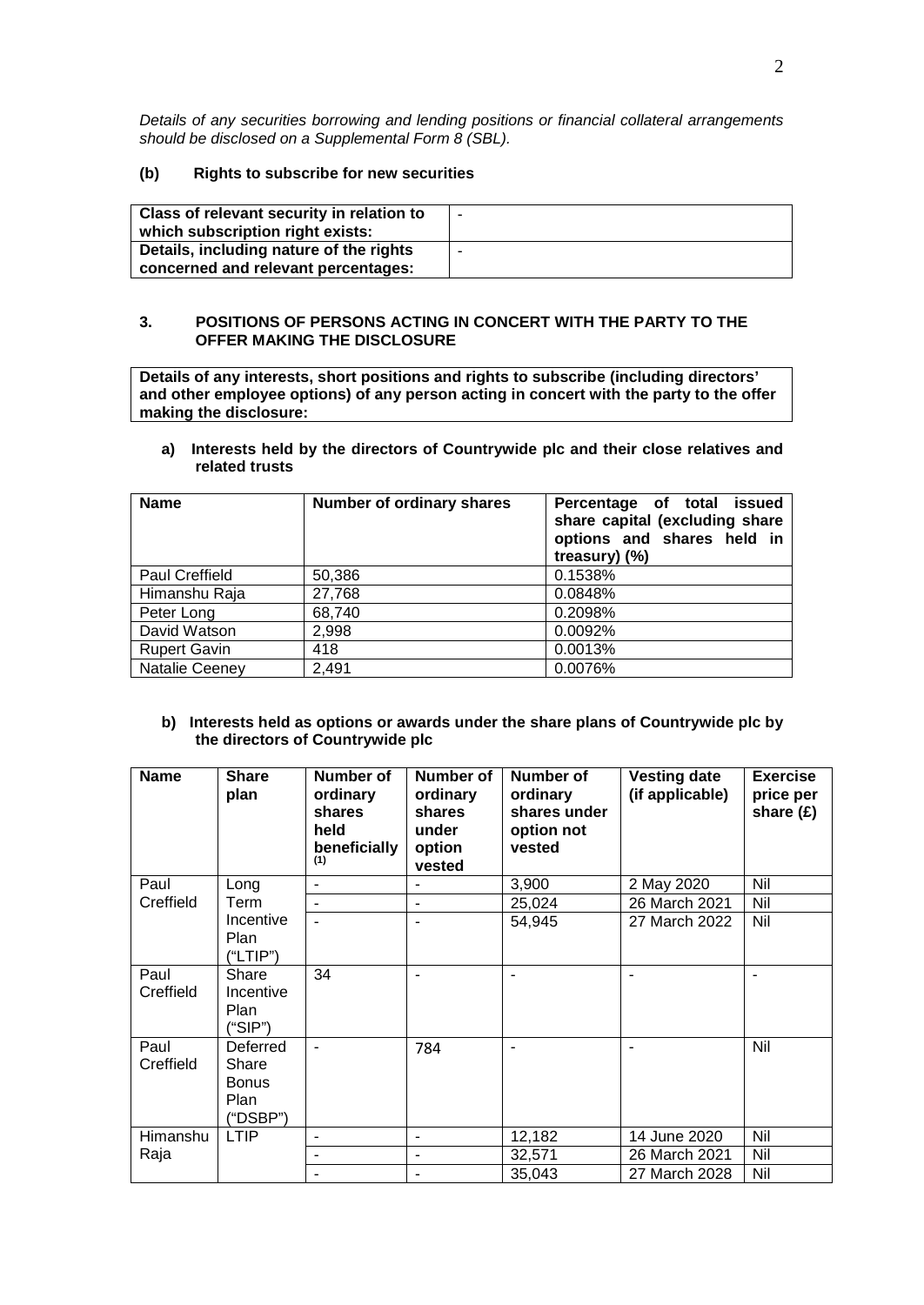$<sup>(1)</sup>$  Shares are held by the SIP trustee for a minimum holding period of three years from each</sup> rolling monthly award date, with legal title transferred to the beneficiary upon satisfaction of certain conditions. The SIP scheme ended in April 2018.

| <b>Name</b>                                                                                                                         | <b>Ordinary shares</b> | Percentage of total issued<br>share capital (excluding<br>share options and shares<br>held in treasury) (%) |
|-------------------------------------------------------------------------------------------------------------------------------------|------------------------|-------------------------------------------------------------------------------------------------------------|
| <b>Link Market Services</b><br>Trustees (Nominees)<br>Limited, in its capacity<br>as trustee of the<br>Countrywide plc SIP<br>trust | 86.441                 | 0.2638%                                                                                                     |

## **a) Interests held by connected advisers of Countrywide plc**

No interests, short positions or rights to subscribe are held by Countrywide plc's connected advisers Barclays Bank PLC and Jefferies International Limited outside of exempt principal trading accounts for the purposes of Rule 8 of the Code.

*Details of any open stock-settled derivative positions (including traded options), or agreements to purchase or sell relevant securities, should be given on a Supplemental Form 8 (Open Positions).*

*Details of any securities borrowing and lending positions or financial collateral arrangements should be disclosed on a Supplemental Form 8 (SBL).*

## **4. OTHER INFORMATION**

#### **(a) Indemnity and other dealing arrangements**

**Details of any indemnity or option arrangement, or any agreement or understanding, formal or informal, relating to relevant securities which may be an inducement to deal or refrain from dealing entered into by the party to the offer making the disclosure or any person acting in concert with it:**

*Irrevocable commitments and letters of intent should not be included. If there are no such agreements, arrangements or understandings, state "none"*

None

#### **(b) Agreements, arrangements or understandings relating to options or derivatives**

**Details of any agreement, arrangement or understanding, formal or informal, between the party to the offer making the disclosure, or any person acting in concert with it, and any other person relating to:**

- **(i) the voting rights of any relevant securities under any option; or**
- **(ii) the voting rights or future acquisition or disposal of any relevant securities to which any derivative is referenced:**

*If there are no such agreements, arrangements or understandings, state "none"*

None